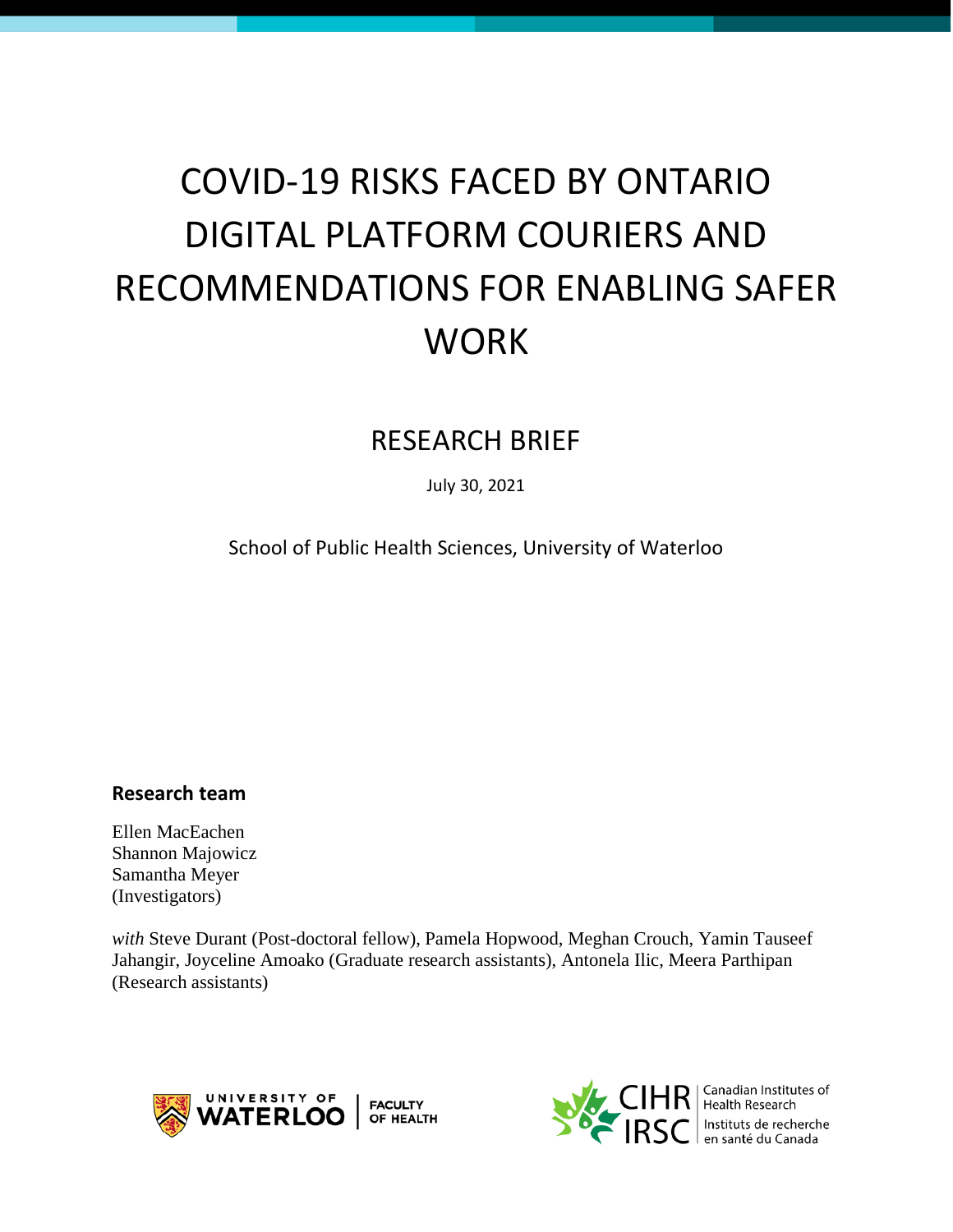# **ACKNOWLEDGEMENTS**

This study was supported by a Projects Grant from the Canadian Institutes for Health Research.

We acknowledge the study's Stakeholder Advisory Committee for their guidance throughout this study.

# *Stakeholder Advisory Committee Members*

| Jules Arntz-Gray       | Director, Occupational Health and Safety Branch, Ontario Ministry of<br>Labour, Training and Skills Development |
|------------------------|-----------------------------------------------------------------------------------------------------------------|
| Jessica Hopkins        | Chief Health Protection and Emergency Preparedness Officer, Public<br><b>Health Ontario</b>                     |
| Carolina Jimenez,      | Coordinator of the Decent Work and Health Network                                                               |
| Deena Ladd             | <b>Executive Director, Workers Action Centre</b>                                                                |
| <b>Steve Mantis</b>    | Chair, Research Action Committee, Ontario Network of Injured<br><b>Worker Groups</b>                            |
| <b>Jessica Ponting</b> | Community Legal Worker, IAVGO Community Legal Clinic                                                            |
| Loretta Ryan           | Executive Director, Association of Local Public Health Agencies                                                 |
| Liisa Schofield        | Union Organizer, Canadian Union of Postal Workers                                                               |
| Robin Senzilet         | Assistant General Counsel, Office of the Employer Adviser                                                       |

# **For more information about this study**

Please contact Ellen MacEachen at [ellen.maceachen@uwaterloo.ca.](mailto:ellen.maceachen@uwaterloo.ca) A copy of this research brief is available at <https://ellenmaceachen.ca/PlatformCourierResearchBrief>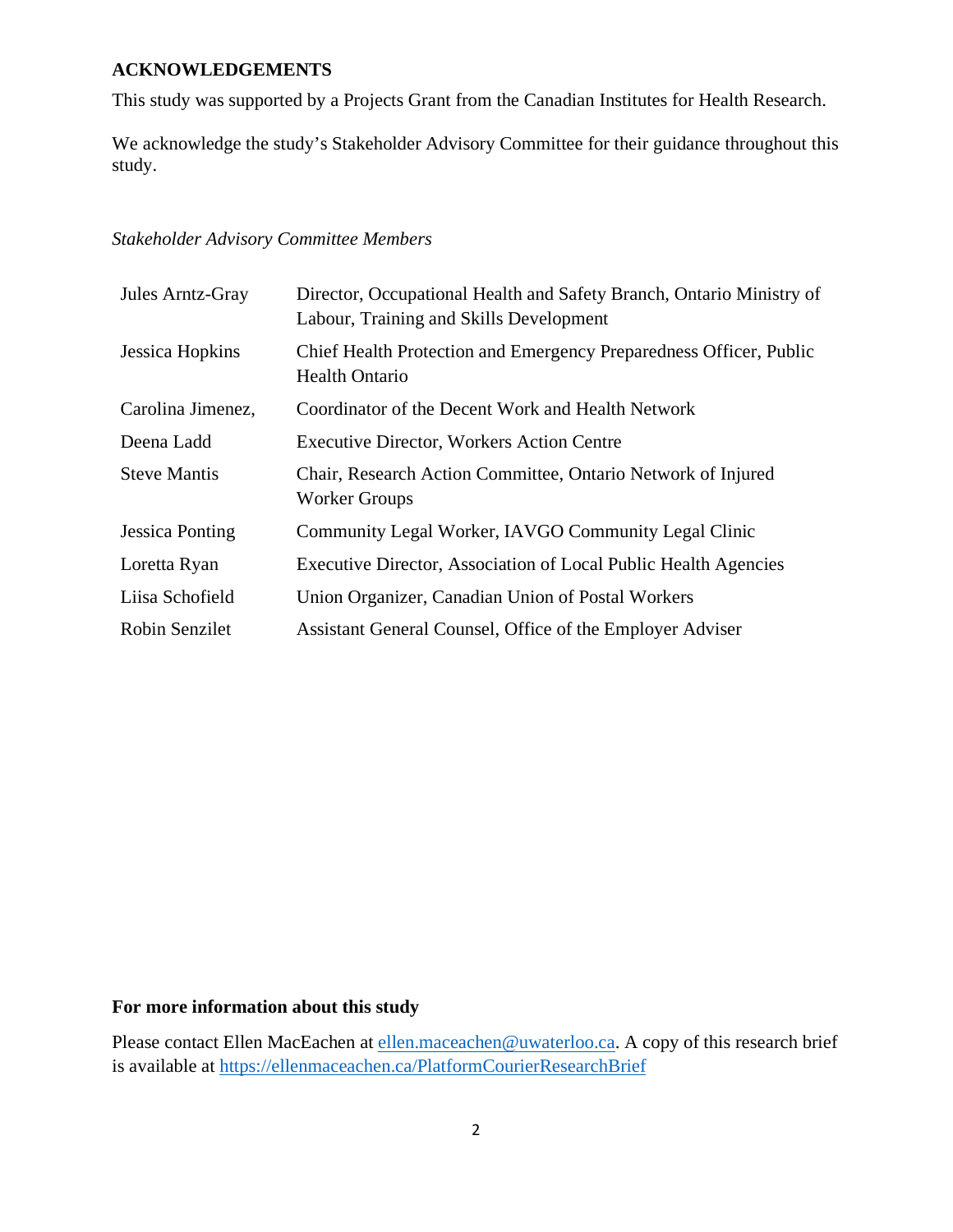# Contents

| b. |  |
|----|--|
|    |  |
|    |  |
|    |  |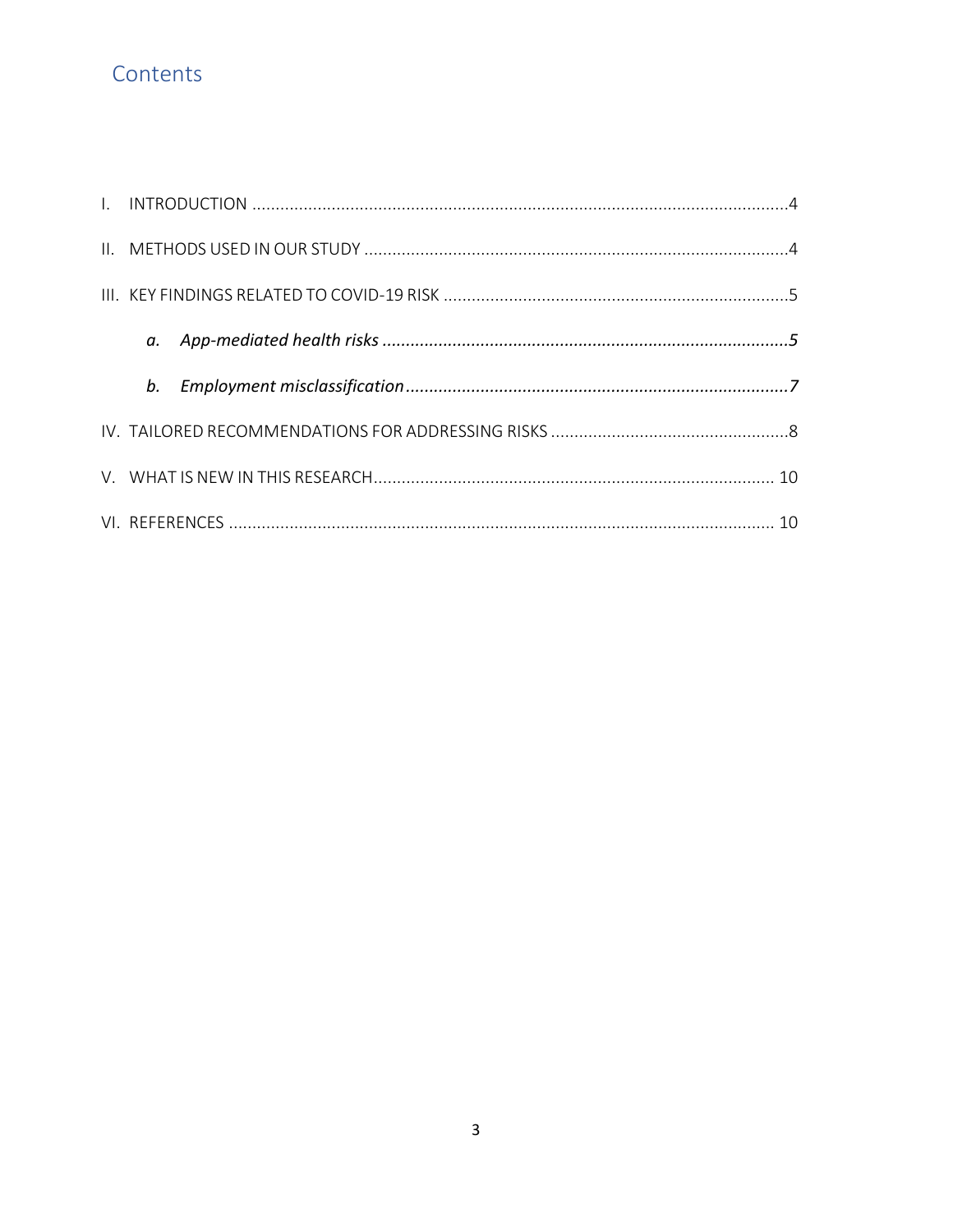# <span id="page-3-0"></span>I. INTRODUCTION

Digital platform courier workers, such as Uber Eats, Amazon Flex, and Lyft drivers have been busier than ever during the COVID-19 pandemic as the public attempts to avoid infection by ordering take-away food, shopping online and taking ridehails rather than public transportation. This has placed platform courier workers in a position to become exposed to other people, infected with COVID-19, and to transmit it to others as they move people, food, and packages from one location to another. Although digital platform couriers are key frontline workers who operate between where people live (e.g., homes, care facilities) and wider communities, occupational or public health guidelines to protect these couriers (often referred to as

*By digital platform courier workers, we refer to any workers who transport people, food or packages between places using appcompany mediated digital platforms (currently classified as selfemployed/independent operator).*

'gig' workers) from exposure and to mitigate their role in disease transmission are limited<sup>1</sup>. Essentially, digital platform couriers are highly exposed, frontline, low-wage, non-unionised workers who lack occupational health guidance and support in the context of COVID-19 (Moulds, 2020; Watters, 2020). A key goal of this study is ensuring that couriers have health and safety standards that reduce exposure and transmission to infectious disease. In this brief, we lay out our research methods and summary findings about three layers of COVID-19 related risk faced by digital platform courier workers as they navigated their day-to-day work. We then present our evidence-informed recommendations for ways to better protect digital platform couriers.

# <span id="page-3-1"></span>II. METHODS USED IN OUR STUDY

This Ontario-based study used qualitative methodologies to capture work and health experiences of digital courier workers as they occurred in day-to-day, organisational, and policy contexts. We conducted in-depth interviews with 30 digital platform courier workers who delivered food, packages and people, as well as three digital platform managers. We also conducted interviews with six managers in parallel firms (e.g., restaurants offering delivery, package delivery companies, and taxi companies). The latter were included in our sample to compare riskmanagement and mitigation strategies between digital platform companies and firms that provide similar services using conventional business models. To be eligible, all participants needed to have worked during the COVID-19 pandemic, and worker participants needed to have been engaged in digital platform work for at least 10 hours per week for at least one month. Interviews

<sup>1</sup> For existing resources, see[: https://d1ow5xpphy0w2p.cloudfront.net/common/covid-19-taxi-ride-share-health](https://d1ow5xpphy0w2p.cloudfront.net/common/covid-19-taxi-ride-share-health-and-safety-guidance.pdf?mtime=20200608105159&focal=none)[and-safety-guidance.pdf?mtime=20200608105159&focal=none;](https://d1ow5xpphy0w2p.cloudfront.net/common/covid-19-taxi-ride-share-health-and-safety-guidance.pdf?mtime=20200608105159&focal=none)

[https://www.ihsa.ca/pdfs/alerts/COVID19/guidance-on-handling-and-receiving-packages-during-covid-19.pdf;](https://www.ihsa.ca/pdfs/alerts/COVID19/guidance-on-handling-and-receiving-packages-during-covid-19.pdf)  [https://www.ihsa.ca/pdfs/alerts/COVID19/guidance-on-cleaning-sanitizing-inside-your-vehicle-during-covid-](https://www.ihsa.ca/pdfs/alerts/COVID19/guidance-on-cleaning-sanitizing-inside-your-vehicle-during-covid-19.pdf)[19.pdf;](https://www.ihsa.ca/pdfs/alerts/COVID19/guidance-on-cleaning-sanitizing-inside-your-vehicle-during-covid-19.pdf)

<https://www.ihsa.ca/pdfs/alerts/COVID19/guidance-on-fuelling-of-vehicles-during-covid-19.pdf>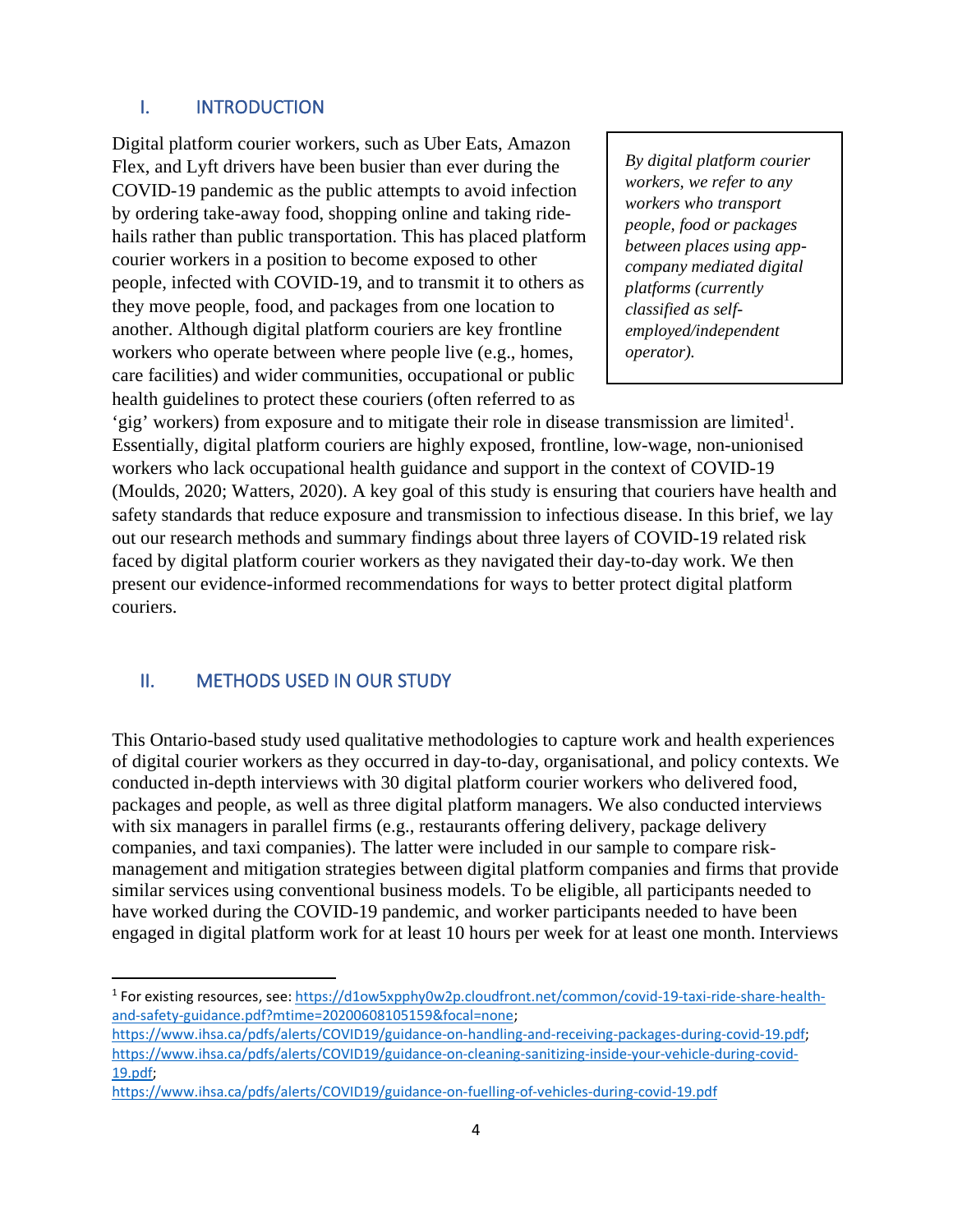took place between September 2020 and February 2021. This was during Wave 2 of the pandemic and prior to the appearance of variants of concern.

The study also included document review of publicly available and participant-supplied information such as worker payment systems and contracts and digital platform communication, practices and policies.

A demographic survey was administered in interviews with worker participants. Most workers who participated (80%) were male; approximately half (52%) were members of racialized groups; and the average age was 31 (range 21-54). A 2019 study by Statistics Canada found similar age trends, and also that slightly more women than men worked in the gig economy(Jeon, Liu, & Ostrevsky, 2019). However, unlike ours, their study did not limit to courier workers which is a terrain that may have higher representation from male workers. Digital platform work was the primary source of employment income for 57% of workers in our sample, and the sole source for 27%. On average, they engaged in digital

platform work for 23 hours per week and earned an average of \$23,790 annually from this work.

Detailed fieldnotes were made for each interview, and verbatim transcripts were coded by the research team using NVivo software. Data were then analysed thematically to focus on key issues pertaining to digital platform work and COVID-19-related risks. The analysis encompassed relevant policies at the organisational and governmental levels, as well issues pertaining to gender, racialization, and economic precariousness.

#### *Digital platforms included in our study:*

#### *Food Delivery*

- *DoorDash*
- *Foodora\**
- *SkipTheDishes*

#### • *UberEats Package Delivery*

- *Amazon Flex*
- *Cornershop by Uber*
- *InstaCart*
- *Ride-Hail*
- *Lyft*
- *Uber \* Experiences before Foodora ceased Canadian operations in May 2020.*

A Stakeholder Advisory Committee composed of worker advocates, legal experts, and public health and government officials played an instrumental role in guiding our interpretation of the data and in formulating recommendations.

# <span id="page-4-0"></span>III. KEY FINDINGS RELATED TO COVID-19 RISK

A key goal of this study is ensuring that couriers have health and safety standards that reduce exposure and transmission to infectious disease. Below, we detail our findings about the COVID-19 related risks faced by platform couriers, beginning with risks related to how digital platform companies controlled and pressured their platform couriers. As risks always arise out of particular contexts that prompt or create space for them to develop, we then contextualise these app-company mediated health risks within the broader government policy context of employment (mis)classification.

# <span id="page-4-1"></span>a. App-company mediated health risks

With no worker employment standards or job security through misclassification of workers as self-employed, a key tool for control used by platform companies was their threat of worker app deactivation if the worker's algorithmic scores fell below a certain threshold. Algorithmic scores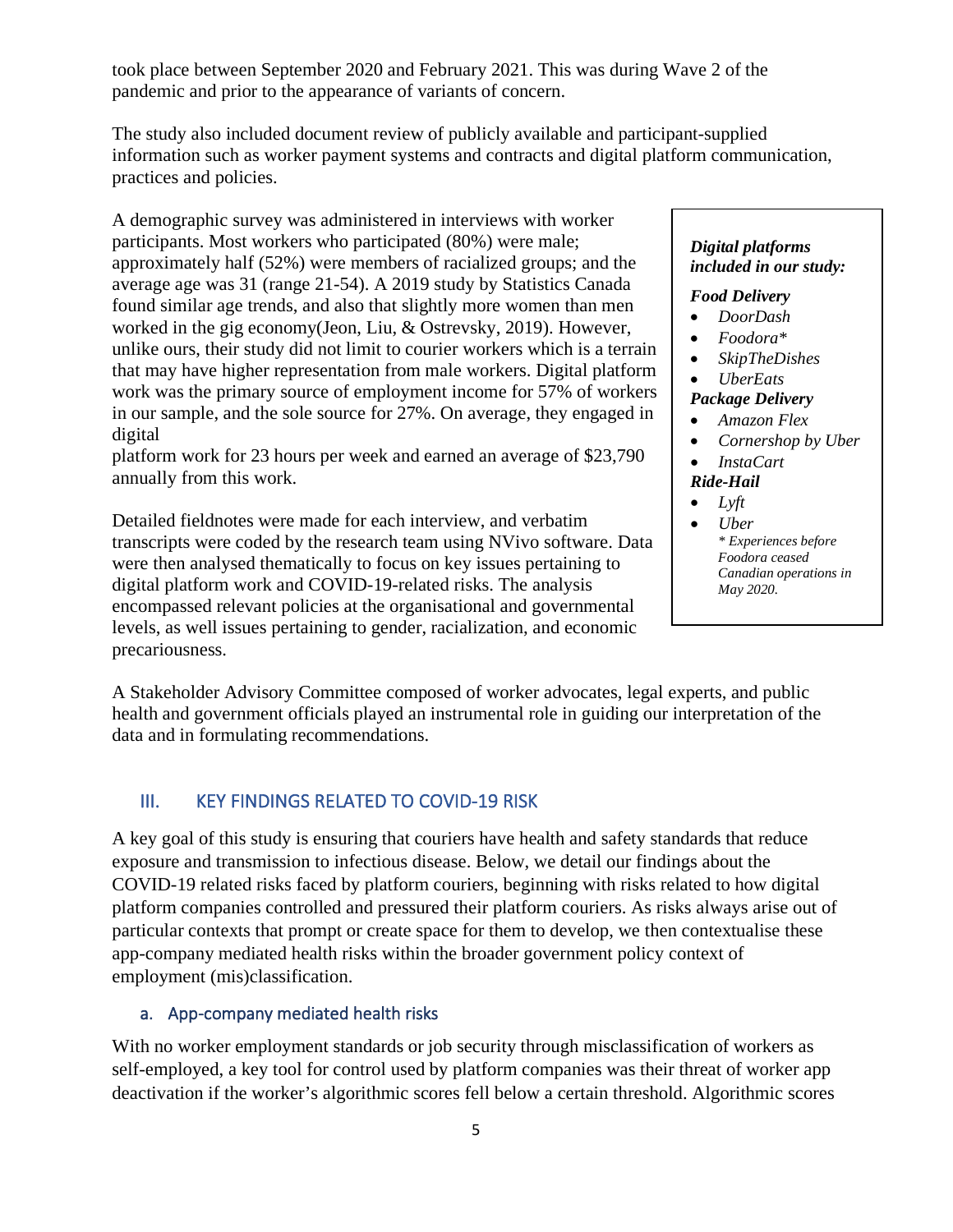were based on issues such as courier cancellation rate and customer ratings. In our study, this form of platform control over workers led to the following three COVID-19 exposure domains: app company business model, time pressures, and work environment pressures.

# App company business model's pressure-related COVID-19 exposures

- o Couriers faced exposure to customers who would not wear masks, would not keep the car windows open (for ride hail services), and did not choose contactless delivery. App company pressure to maintain high customer approval ratings led to workers' tolerance of this risk.
- o Food and parcel couriers faced COVID-19 exposure in crowded restaurants and warehouses that did not allow for physical distancing. Pressure to meet app company requirements or delivery within a certain time frame prompted this risk acceptance.
- o With low incomes and no app company funded paid sick days, platform workers worked even when they had COVID-19 symptoms as they could not risk going without income to buy food or pay rent. This placed workers' health at risk and endangered the public. Workers also described that some companies logged workers off the app platform for 14 days if they declared having symptoms or being ill with COVID-19 but did so without providing sick leave payments. Although some platform companies claimed to provide payments to workers with positive COVID-19 test results, no workers in this study described actually receiving these payments or knowing anyone who had received them. A member of our Stakeholder Advisory Committee who works with platform delivery workers noted that workers they met with were not aware of any successful claims for COVID-19 payouts by platform companies.

#### Time pressure exposures

- o Time pressures induced by app algorithms prompted food-shopper couriers prompted food-shopper couriers (e.g., Instacart, Cornershop) to shop in a hurry. This meant exposure to COVID-19 risks as they were not able to wait for physical distancing space to open in store aisles before reaching for food.
- o The pressure to deliver to apartment and condominium customers' doors on time led couriers to take crowded elevators in lieu of waiting for another elevator, enhancing their COVID-19 exposure risk. A challenge was that empty elevators were rarely available.

#### Work environment exposures

- o Digital platform ride-hail workers were not provided with plexiglass barriers to enhance protection from customer exposure.
- o While some platform companies provided workers with hand sanitizers and masks, some masks were seen by workers as low quality (leading to non-use) and masks and sanitizers were often difficult for workers to access (again prompting worker nonuse).
- o The pandemic closures led to a lack of indoor washroom access (e.g., in restaurants) to couriers, leaving them unable to wash their hands and occasionally having to resort to unsanitary and socially risky urination outdoors.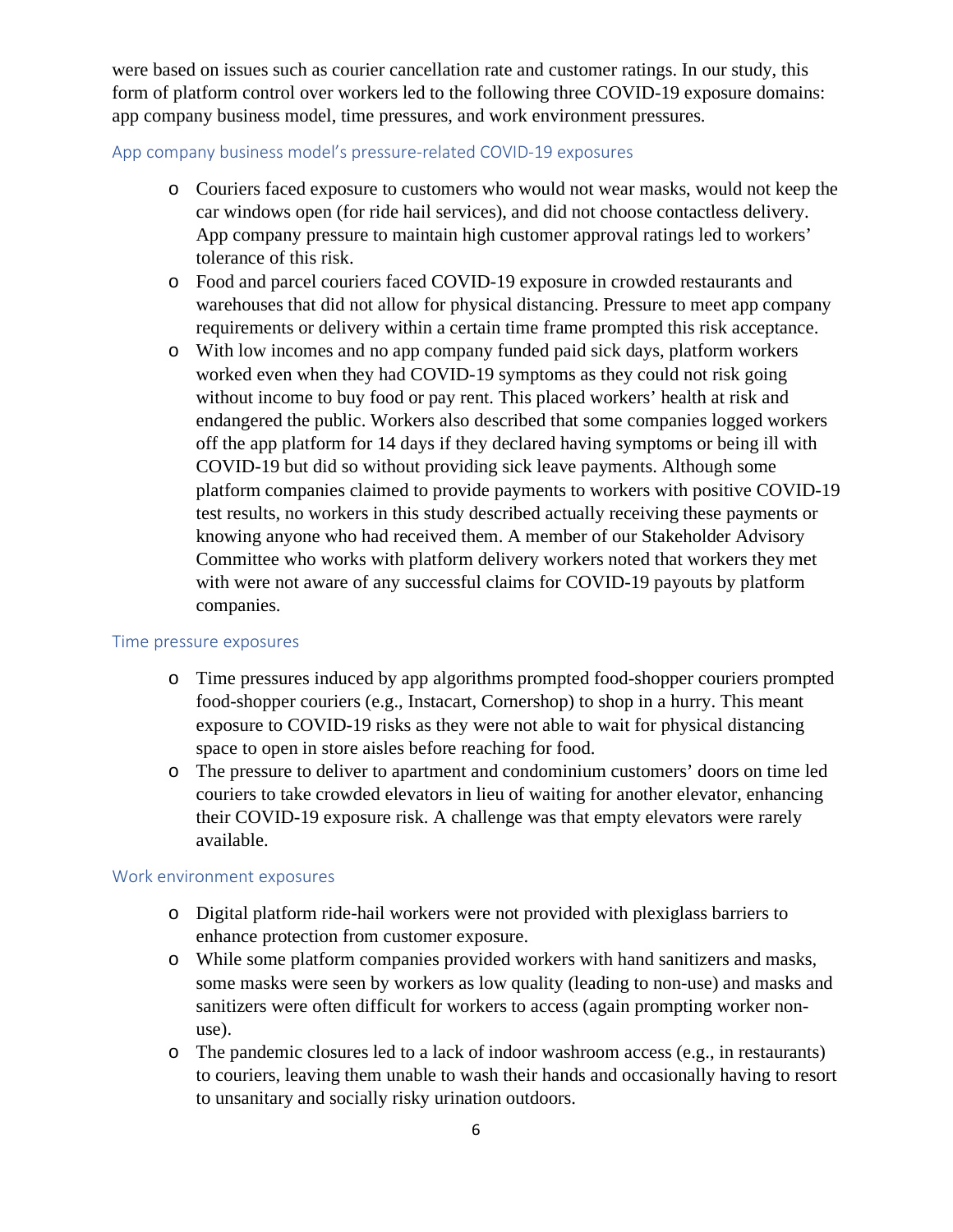# <span id="page-6-0"></span>b. Employment misclassification

In this section, we explain how employment misclassification is a core context for understanding the app- company mediated health risks outlined above. This classification removes or weakens workers access to many aspects of our social security system. We also discuss the societal implications of digital platform firms being "free riders" by not contributing to Canada's broader social security net and the income insecurity for workers that accompanies precarious employment conditions.

#### Misclassification

We suggest that being (mis)classified as "self-employed" is the most systemic driver of the risks (described above) that platform workers face during COVID-19. The self-employment classification for digital platform workers is highly contested (Vallas & Schor, 2020). The "employer" status of a digital platform company was recently established in Ontario in the CUPW vs Foodora decision on April 27, 2020, which when ruling on the right to unionized also determined that couriers' relationships with Foodora most closely resembled an employment relationship (Richards, Radojcic, & Seal, 2020). Indeed, a review of conditions required for employee status suggests that most platform company workers should be considered as employees (Mandryk, 2020). In Mandryk's (2020) review, a worker is considered to have employee status unless the hiring entity satisfies all three of the following conditions:

•The worker is free from the control and direction of the hiring entity in connection with the performance of the work, both under the contract for the performance of the work and in fact;

•The worker performs work that is outside the usual course of the hiring entity's business; and,

•The worker is customarily engaged in an independently established trade, occupation, or business of the same nature as that involved in the work performed (Mandryk 2020).

A challenge is that the current classification of digital platform workers as "self-employed" or as "independent operators" places workers outside of employment standards protections, including minimum wage, overtime and vacation pay. It also weakens their access to benefits from Employment Insurance in the event of unemployment. Being classified as "self-employed" also removes workers from many occupational health and safety protections, such as workplace inspections and the right to refuse unsafe work. The classification of many digital platform workers by the Workplace Safety and Insurance Board as "independent operators" exempt from mandatory coverage (Mojtehedzadeh, 2021) leaves them without protection in the event of workrelated injury or illness. While the Workplace Safety and Insurance Board allows independent operators to "opt in" to coverage, it is unclear that digital platform workers know of this option. Further, with no minimum wage protections it is unlikely that workers would have sufficient income to pay for opt-in coverage. Essentially, the classification of digital platform workers as self-employed releases digital platform companies from financial, insurance, occupational injury and re-employment costs that other employers are mandated to contribute. This creates leeway for these companies to pressure workers to perform – even under unhealthy conditions, as outlined above. This is not just a Canadian problem. The US Labour secretary recently described gig work as a major economic issue that "undermines [US] economy". He noted that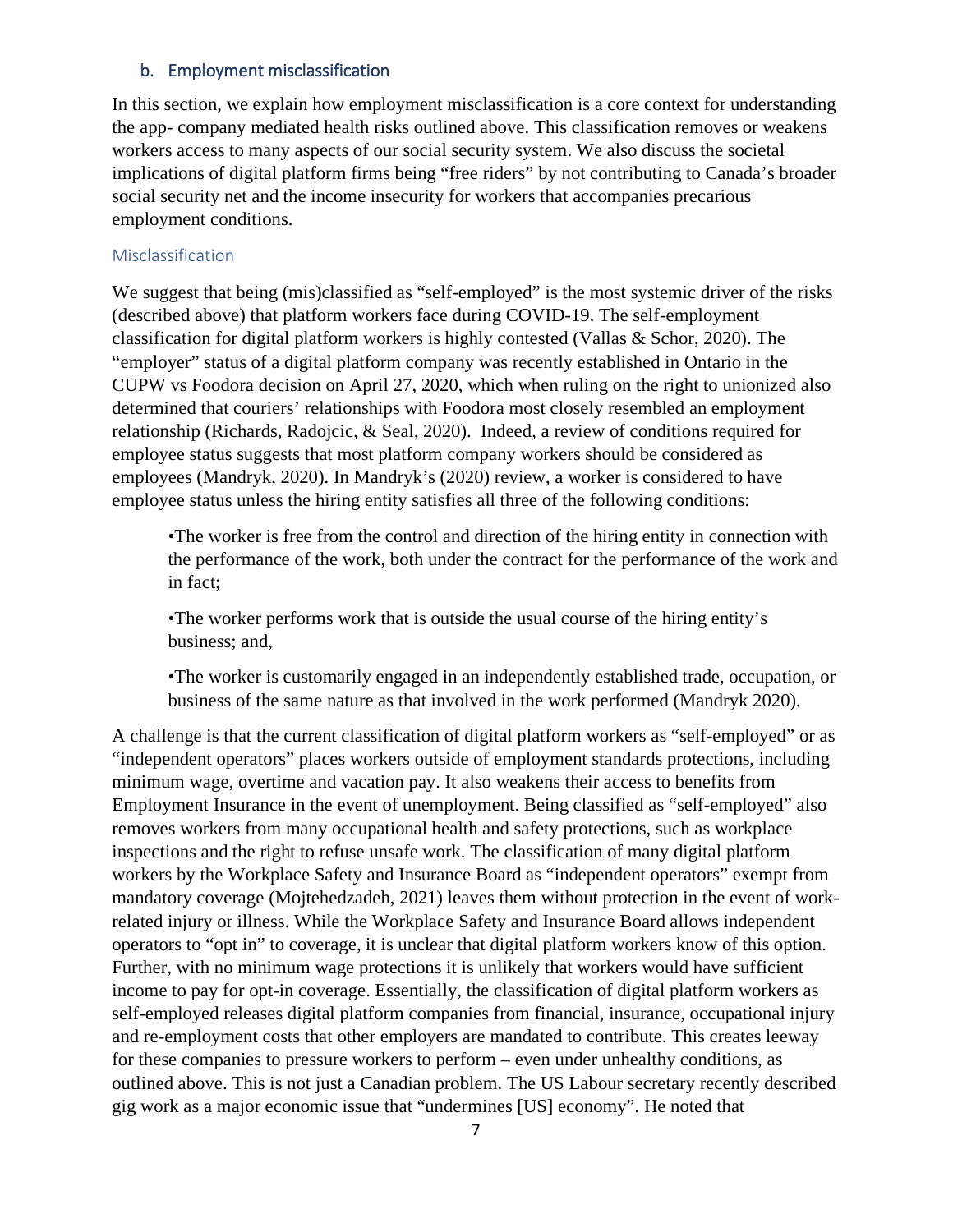"misclassified employees often are denied access to critical benefits and protections like overtime, minimum wage, paid leave, unemployment insurance" (Dmitrieva, 2021).

# "Free rider" companies

It is important to note that, by classifying platform workers as non-employees, digital platform companies are released from making employer contributions to Canadian social institutions that protect the health and security of workers, such as the Canadian Pension Plan, Employment Insurance, and workers' compensation. This effectively creates a subsidy for digital platform companies and results in taxpayers having to pick up the tab for workers who classified as nonemployees. For instance, when platform workers are injured on the job, their healthcare will be funded by the Canadian Medicare system rather than by (employer-funded) workers' compensation insurance, with is a requirement under the Workplace Safety and Insurance Act for most Ontario businesses. When digital platform workers are without income, they must turn to taxpayer-funded Ontario Works instead of drawing on (employer-funded) Employment Insurance.

# Income insecurity of precarious employment

Despite rhetoric by platform firms about digital platform workers enjoying employment that is flexible and on-demand entrepreneurialism, the reality of their work is that it is inconsistent and low-wage. Thiscreates economic insecurity for many workers, particularly those doing this work as their sole income. The pandemic has aggravated the overall vulnerability of precariouslyemployed platform workers, who are disproportionately racialized workers (Côté et al., 2021).

# <span id="page-7-0"></span>IV. RECOMMENDATIONS FOR ADDRESSING COVID-19 RISKS

The recommendations that follow are tailored to the digital platform courier COVID-19 exposure risks identified in our study. We provide specific recommendations for how to protect the health and safety of digital platform couriers at the workplace level and then at the level of social protections provided by governments.

# Workplace-level recommendations

This section includes basic recommendations to protect digital platform workers from COVID-19. These are measures that should be implemented by any employer during a pandemic:

# **Reduce risky contact:**

- $\triangleright$  Mandate contactless delivery
- $\triangleright$  Without penalty, allow workers to deny service to customers who do not follow public health as well as the app company's safety rules, such as wearing a mask and, in a ridehail, winding down the window and sitting in the back seat.
- $\triangleright$  Without penalty, allow food delivery drivers leeway to not collect food from restaurants that do not observe physical distancing.

# **Reduce organizational pressures:**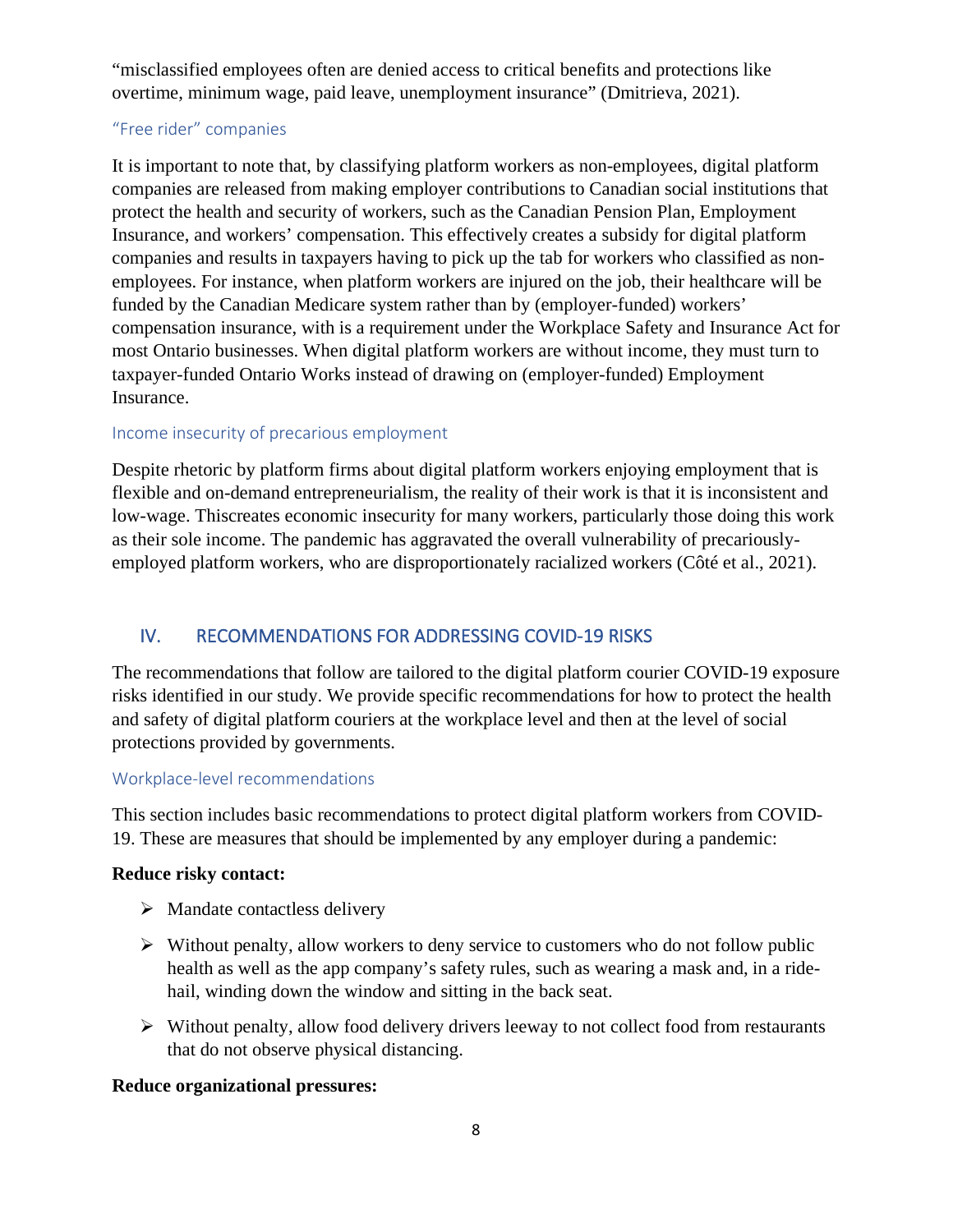$\triangleright$  Remove time pressures on personal shoppers/food deliverers, without reducing payment rates, to allow them sufficient time to complete their tasks safely and earn a wage without having to cut corners.

# **Provide physical infrastructure:**

- $\triangleright$  Provide plexiglass barriers to ride-hail drivers. Provide workers with easily accessible hand sanitizers that are approved by Health Canada (Health Canada, 2021) and good quality surgical or non-medical masks (NCCEH, 2021).
- $\triangleright$  Provide washroom access (e.g. at the partner restaurants) as a basic right for platform workers.

# Social protection-level recommendations

This section includes protections that can be provided by governments in laws, policies and surveillance and enforcement activities, and protections that can be provided by unions.

**Classification as employees**: Classification of platform workers as employees would provide vulnerable online platform workers with basic protections under the Workplace Safety and Insurance Act, 1997 (e.g., income replacement when injured), the Employment Standards Act (e.g. minimum wage), and the Occupational Health and Safety Act (e.g. workplace inspections). In Canada, the Supreme Court ruled in June 2020 in favour of a driver in a 'gig economy' case that paved the way for a class action suit calling for Uber to recognize drivers in Canada as company employees (Scherer, 2020). We recommend that governments take notice of this decision and act pre-emptively to classify digital platform workers as employees.

**Collective organisation:** Unionisation is an important way of protecting the health and safety of platform workers. Unions have historically played a role in initiating legal and social security changes that protect the health and safety of workers (Rosner & Markowitz, 2020) and they played a key role in Canada's 2020 CUPW v. Foodora decision that determined that Foodora workers had the legal right to organize and certify a union. Our recommendation to classify platform workers as employees would give them the basic right to unionise.

**Minimum wage:** Platform workers' low employment earnings and financial insecurity create poor health and stress and prompt couriers to take and create COVID-19 exposure risks (e.g., working while ill) to earn enough money for their needs As per an earlier study of Uber drivers (MacEachen et al., 2019) by two of the current authors, we suggest that, with reasonable effort, all workers should be able to earn at least a minimum wage. In the short-term, we recommend extending existing minimum wage standards to self-employed digital platform workers, just as these standards currently exist in Ontario for commission-only workers (Smith, 2019).

**Paid sick days**: All workers, including digital platform workers, should have at least 10 permanent employer-funded sick days, plus an additional 14 during public health outbreaks such as COVID-19. Ensuring all workers have access to adequate paid sick days allows them the time and financial support that they need to: take time off work when ill, quarantine, get vaccinated,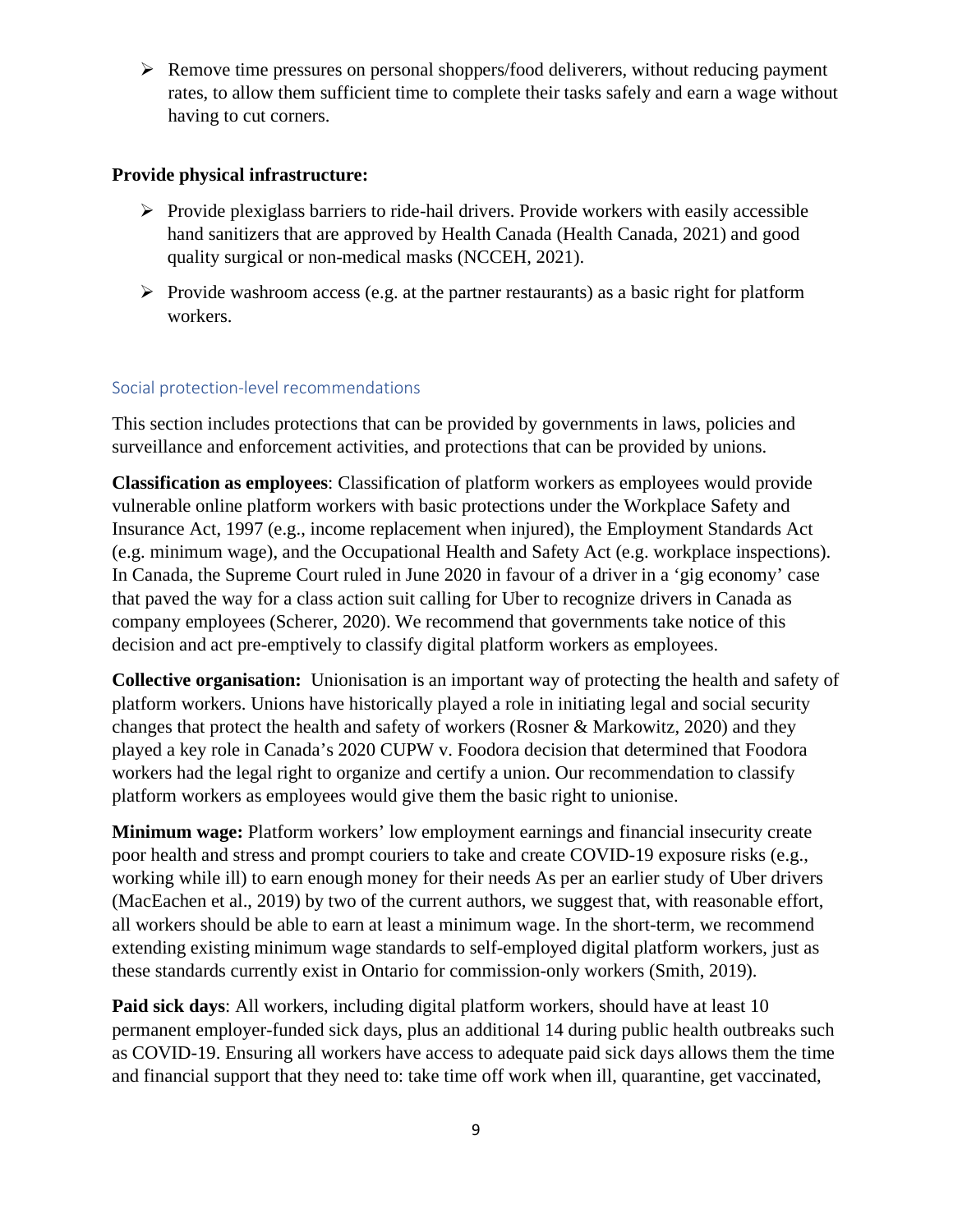take care of dependents, and manage both short and long-term side effects of COVID-19 illness or vaccination.

**Supplemental insurance coverage**: Digital platform workers should have access to benefits, such as employer-supplemented health and disability insurance, to get the coverage needed for basic medical needs, such prescription medication and mental health support.

# <span id="page-9-0"></span>V. WHAT IS NEW IN THIS RESEARCH

While previous researchers have described the pressures placed on digital platform workers to maintain a rapid pace and to work long hours (Bartel et al., 2019; MacEachen et al., 2019; Reid-Musson, MacEachen, & Bartel, 2020; Veen, Barratt, & Goods, 2019; Wood, Graham, Lehdonvirta, & Hjorth, 2019), to the best of our knowledge, this is the first empirical study of the specific COVID-19 related health and safety needs of digital platform couriers in Ontario, Canada. Over the last year, there have been many calls for employer-paid sick days (Mastroianni, 2021; Ontario Medical Association, 2020; Workers' Action Centre, 2020). While our recommendations include this, we also see the self-employment classification of these workers as a key driver of digital platform risks that courier workers faced during COVID-19. We expect that most of the pandemic risks and many of our recommendations will also be relevant in other advanced economy jurisdictions.

# <span id="page-9-1"></span>VI. REFERENCES

- Bartel, E., MacEachen, E., Reid-Musson, E., Meyer, S. B., Saunders, R., Bigelow, P., . . . Varatharajan, S. (2019). Stressful by design: Exploring health risks of ride-share work. *Journal of Transport and Health, 14*, 1-12.
- Côté, D., Durant, S., MacEachen, E., Majowicz, S., Meyer, S., Huynh, A. T., . . . Dubé, J. (2021). A rapid scoping review of COVID-19 and vulnerable workers: Intersecting occupational and public health issues. *American Journal of Industrial Medicine, 64*(7), 551-556.
- Dmitrieva, K. (2021, May 10). U.S. Labor secretarty says gig-woker mislabeling is major issue. *Bloomberg*. Retrieved from [https://www.bloomberg.com/news/articles/2021-05-10/u-s-labor-secretary](https://www.bloomberg.com/news/articles/2021-05-10/u-s-labor-secretary-says-gig-worker-mislabeling-is-major-issue)[says-gig-worker-mislabeling-is-major-issue](https://www.bloomberg.com/news/articles/2021-05-10/u-s-labor-secretary-says-gig-worker-mislabeling-is-major-issue)
- Health Canada. (2021). Hard-surface disinfectants and hand sanitizers (COVID-19): List of hand sanitizers authorized by Health Canada. Retrieved from [https://www.canada.ca/en/health](https://www.canada.ca/en/health-canada/services/drugs-health-products/disinfectants/covid-19/hand-sanitizer.html)[canada/services/drugs-health-products/disinfectants/covid-19/hand-sanitizer.html](https://www.canada.ca/en/health-canada/services/drugs-health-products/disinfectants/covid-19/hand-sanitizer.html)
- Jeon, S.-H., Liu, H., & Ostrevsky, Y. (2019). *Measuring the Gig Economy in Canada Using Administrative Data*. Retrieved from Ottawa:

<https://www150.statcan.gc.ca/n1/en/pub/11f0019m/11f0019m2019025-eng.pdf?st=qtsv4Vk->

- MacEachen, E., Reid-Musson, E., Saunders, R., Meyer, S., Bigelow, P., Kosny, A., . . . Varatharajan, S. (2019). *Driving For Uber: A Developmental Evaluation of Occupational Health and Safety Conditions of Ride-Share Work*. Retrieved from Waterloo: [http://ellenmaceachen.ca/wp](http://ellenmaceachen.ca/wp-content/uploads/2019/07/Driving-for-Uber-Occupational-Health-and-Safety-Conditions_Final-Report-July-15-20192.pdf)[content/uploads/2019/07/Driving-for-Uber-Occupational-Health-and-Safety-Conditions\\_Final-](http://ellenmaceachen.ca/wp-content/uploads/2019/07/Driving-for-Uber-Occupational-Health-and-Safety-Conditions_Final-Report-July-15-20192.pdf)[Report-July-15-20192.pdf](http://ellenmaceachen.ca/wp-content/uploads/2019/07/Driving-for-Uber-Occupational-Health-and-Safety-Conditions_Final-Report-July-15-20192.pdf)
- Mandryk, J. (2020, May 1). Foodora Canada Saga Highlights the Failure of Canada's Workplace Protection Regimes. *Canadian Law of Work Forum*. Retrieved from [https://lawofwork.ca/foodora-canada-saga-highlights-the-failure-of-canadas-workplace](https://lawofwork.ca/foodora-canada-saga-highlights-the-failure-of-canadas-workplace-protection-regimes/)[protection-regimes/](https://lawofwork.ca/foodora-canada-saga-highlights-the-failure-of-canadas-workplace-protection-regimes/)